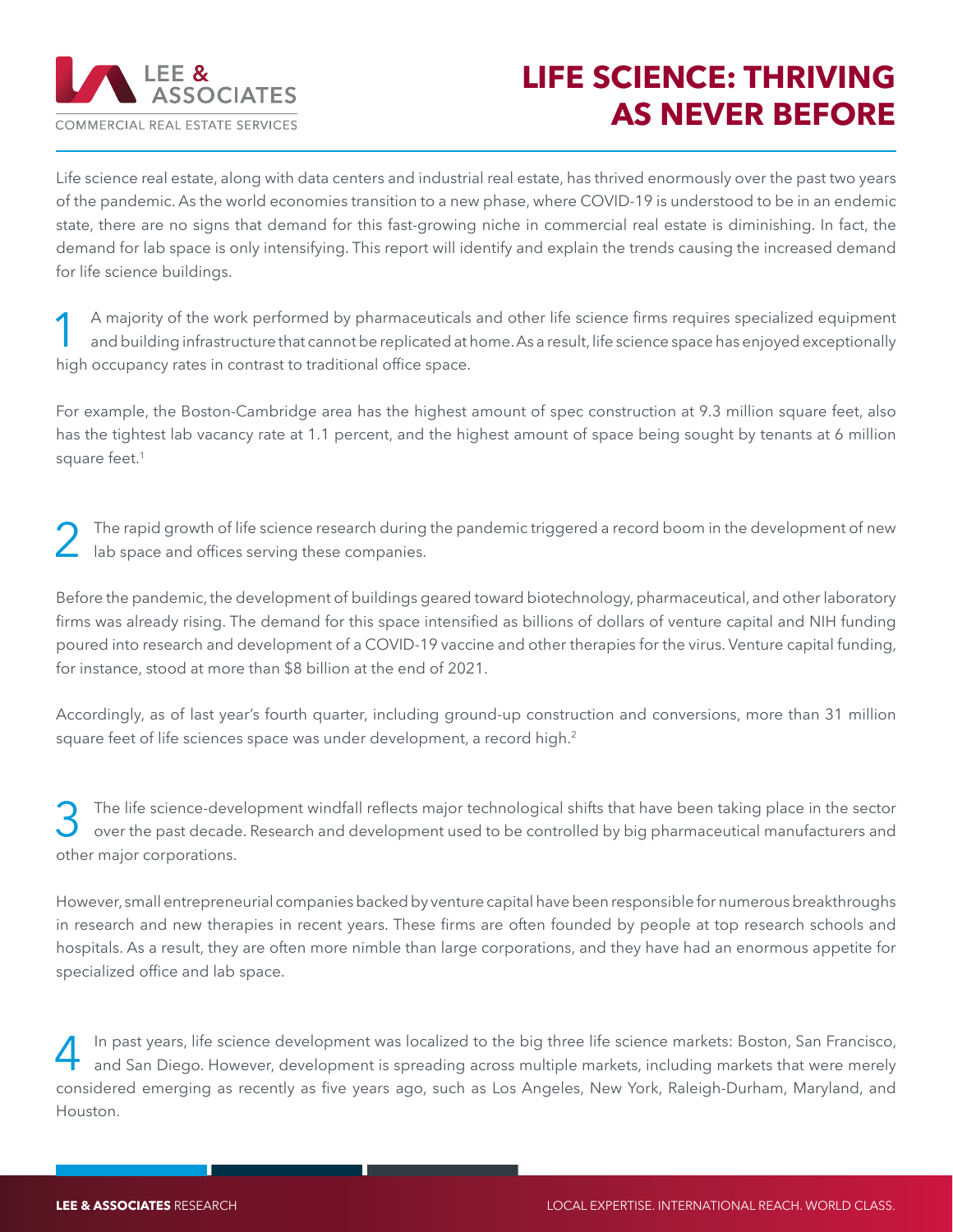

## **LIFE SCIENCE: THRIVING AS NEVER BEFORE**

The life science sector is not without its risks. For instance, owners who think they can easily convert their office<br>
space into life science buildings to increase occupancy are in for a rude awakening. Life science build more expensive than regular office buildings because they need special systems for ventilation, cooling, and moving equipment.

Moreover, in terms of ground-up development, buildings serving life sciences firms are being developed with very little or no preleasing, and their tenants are often startups that have yet to prove themselves. If the capital sources for these firms dry up, the building owner is left holding the bag, so to speak.

Due to these considerations, it is vital that life science buildings are developed in thriving life science ecosystems,<br>i.e., locales that combine and harness the resources of universities, NIH, and venture capital funding governmental regulatory environment that is conducive to the industry.

"With the low vacancy rate and the high demand for space in the Boston-Cambridge area, our team keeps a running inventory of new and potential convertible lab options in neighboring submarkets. This allows us to provide viable, competitive options for growing life science organizations," says Eric Solem, a Managing Principal and President of the Lee & Associates Boston office.

According to Solem, this is precisely one of the reasons that Boston and other key hubs have become premier locations for many firms. Any location catering to the life science sector must have universities that cultivate the necessary talent and ideas, along with an attractive regulatory environment highly attuned to the needs of life science firms.

One of the perennial headwinds the industry faces is the lack of employees and talent to sustain the sector. A recent<br>study found that 51 percent of CEOs of life sciences and pharma companies admit to more significant diff in attracting and retaining the right people, more than any other industry in the study.<sup>3</sup> Even while facing this constraint, the life science sector is thriving as never before, and there is no foreseeable end to its success.